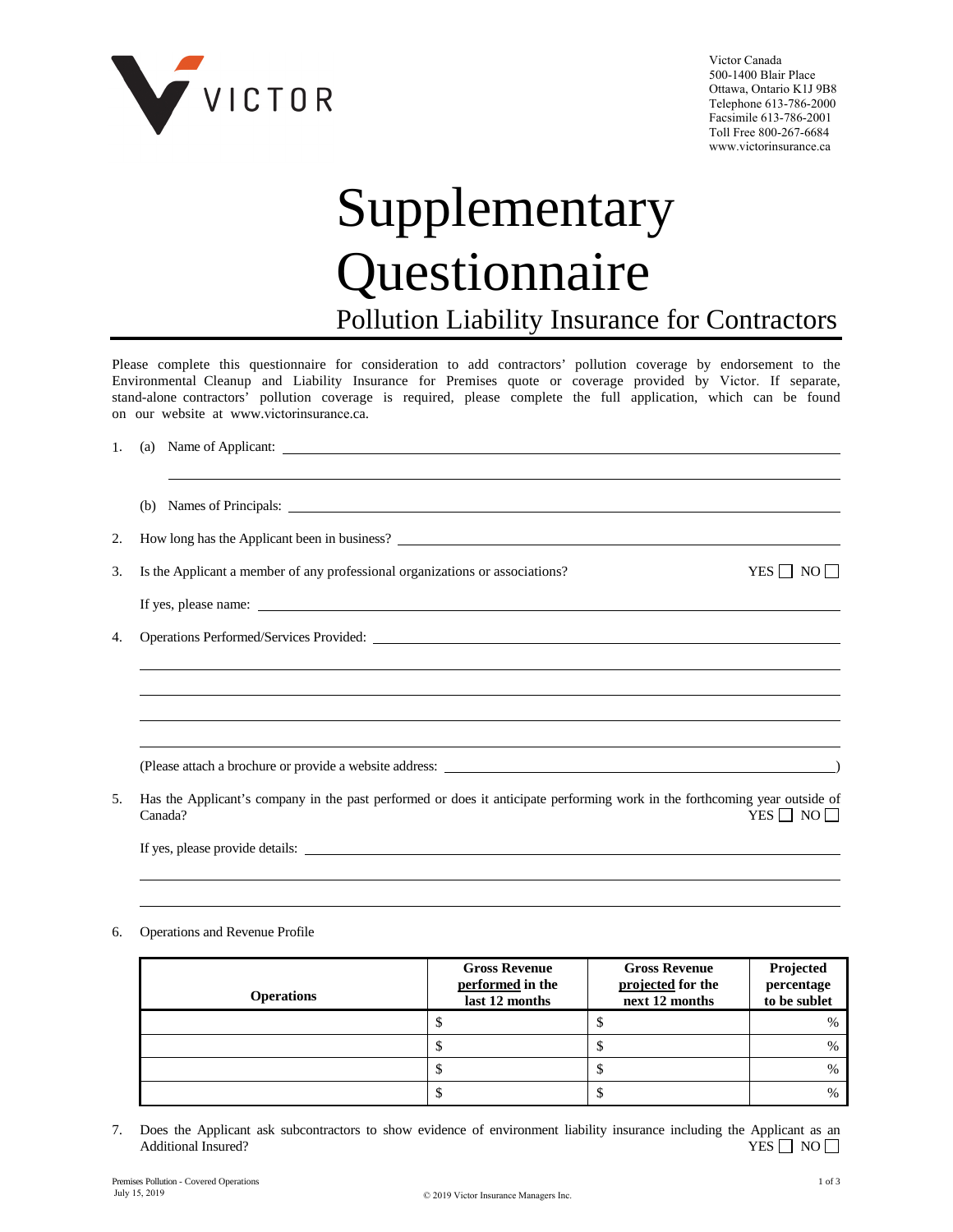| 8.  |                                                                                                                                                                                                                                                           | What are the minimum limits of liability the Applicant requires from subcontractors?                                                         |  |                      |                      |
|-----|-----------------------------------------------------------------------------------------------------------------------------------------------------------------------------------------------------------------------------------------------------------|----------------------------------------------------------------------------------------------------------------------------------------------|--|----------------------|----------------------|
|     | (a)                                                                                                                                                                                                                                                       | Commercial General Liability: ____________________ (b) Automobile: _________________________________                                         |  |                      |                      |
|     | (c)                                                                                                                                                                                                                                                       |                                                                                                                                              |  |                      |                      |
| 9.  |                                                                                                                                                                                                                                                           | Does the Applicant enter into formal contractual agreements with subcontractors?                                                             |  |                      | YES $\Box$ NO $\Box$ |
|     |                                                                                                                                                                                                                                                           | If yes, does the Applicant include a "hold harmless" clause in the Applicant's favour?<br>(Please submit a copy of the usual contract form.) |  |                      | $YES \Box NO \Box$   |
|     |                                                                                                                                                                                                                                                           | 10. Does the Applicant enter into written contracts where the Applicant assumes liability?                                                   |  |                      | YES $\Box$ NO $\Box$ |
|     |                                                                                                                                                                                                                                                           | If yes, please attach copies of all insurance requirements and indemnification clauses.                                                      |  |                      |                      |
|     | 11. Have any claims been previously made against the Applicant or reported under any other contractors' pollution policies?                                                                                                                               |                                                                                                                                              |  | YES $\Box$ NO $\Box$ |                      |
|     | If yes, please provide details including (a) the date when the claim was made; (b) the date the incident, giving rise to the<br>claim, took place; (c) the nature of the claim; (d) the amount paid or estimated may be paid; and (e) the current status. |                                                                                                                                              |  |                      |                      |
|     |                                                                                                                                                                                                                                                           |                                                                                                                                              |  |                      |                      |
|     |                                                                                                                                                                                                                                                           |                                                                                                                                              |  |                      |                      |
|     |                                                                                                                                                                                                                                                           |                                                                                                                                              |  |                      |                      |
| 12. |                                                                                                                                                                                                                                                           | General Information                                                                                                                          |  |                      |                      |
|     | (a)                                                                                                                                                                                                                                                       | Does the Applicant or has the Applicant ever operated under a different name?                                                                |  |                      | $YES \Box NO \Box$   |
|     |                                                                                                                                                                                                                                                           |                                                                                                                                              |  |                      |                      |
|     | (b)                                                                                                                                                                                                                                                       | Have there been any claims against any of those entities named in (a) above?                                                                 |  |                      | $YES \Box NO \Box$   |
|     |                                                                                                                                                                                                                                                           |                                                                                                                                              |  |                      |                      |
|     |                                                                                                                                                                                                                                                           |                                                                                                                                              |  |                      |                      |
|     | (c)                                                                                                                                                                                                                                                       | Does the Applicant have a written Health and Safety Manual for all employees?                                                                |  |                      | $YES \Box NO \Box$   |
|     | (d)                                                                                                                                                                                                                                                       | Does the Applicant have a written Spill Prevention, Control and Containment Plan?                                                            |  |                      | $YES \Box NO$        |
|     | What protocol is in place for the handling, temporary storage and protection from weather of waste materials at a job<br>(e)<br>site?                                                                                                                     |                                                                                                                                              |  |                      |                      |
|     | (f)                                                                                                                                                                                                                                                       | Does the Applicant select or recommend storage, landfill or disposal locations for waste materials on behalf of the<br>client?               |  |                      | YES $\Box$ NO $\Box$ |
|     | (g)                                                                                                                                                                                                                                                       | Does the Applicant confirm that the location is licensed to accept the waste materials?                                                      |  |                      | $YES \Box NO \Box$   |

13. Incidental Transit Information

(a) Total number of vehicles hauling contaminated materials?

(i) 4,500 kg or less: \_\_\_\_\_\_\_\_\_\_\_\_ (ii) over 4,500 kg: \_\_\_\_\_\_\_\_\_\_\_\_

(b) What type of contaminated materials is hauled?

(c) How is the cargo transported?

| :ontainer | Bulk | Maximum radius of operations? | km |
|-----------|------|-------------------------------|----|
|-----------|------|-------------------------------|----|